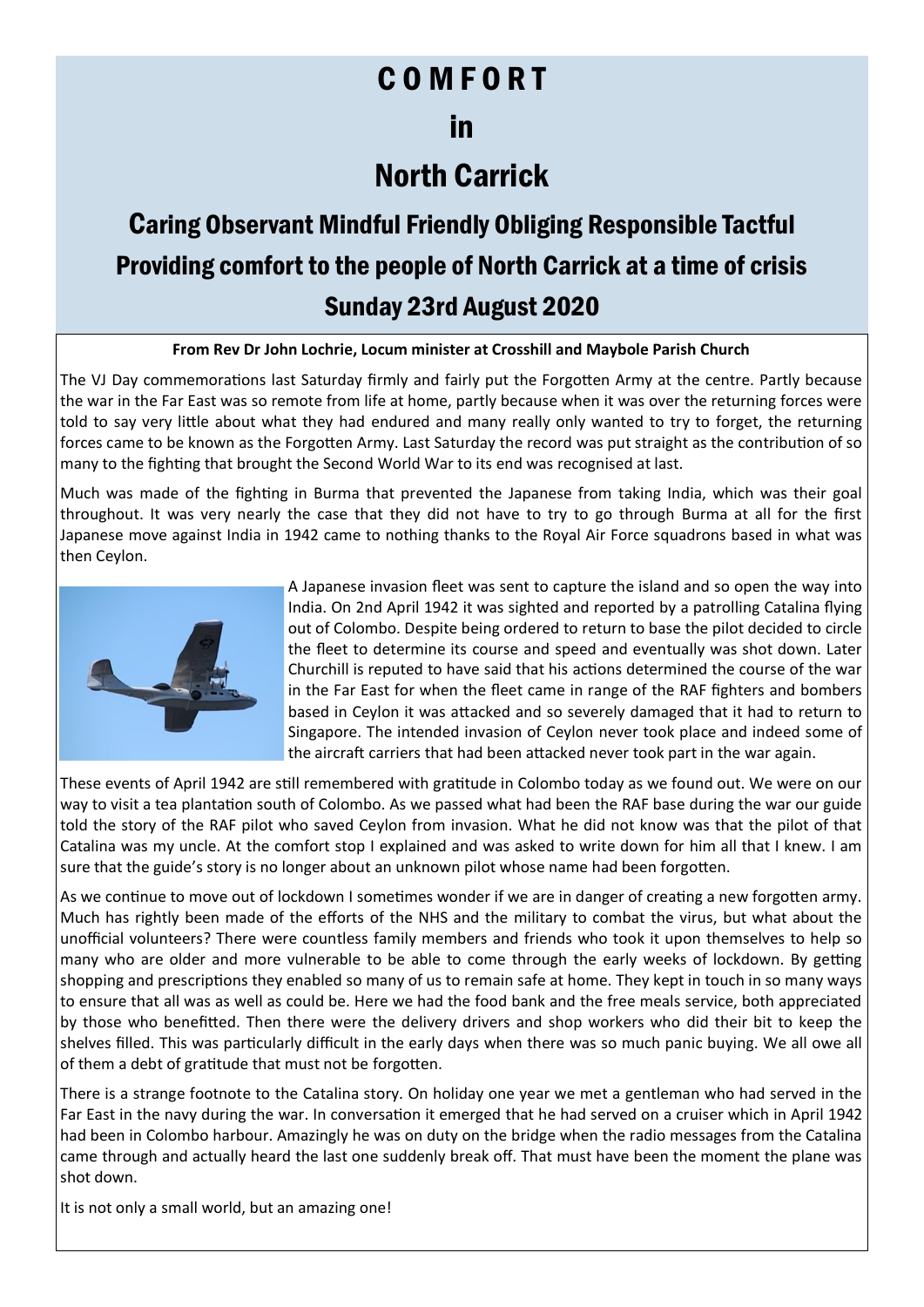Jesus asked his apostles 'Who do you say I am?' The question was on the lips of many of his contemporaries, and is still with us today. In his time, the question was a cause of much division as well as debate, and he himself insisted that only by the grace of God could anyone come to the right answer.

In our own age, the answer is one in which every Christian echoes Peter in faith. It is an admission which must be endorsed by our lives because the question still hangs over the world at large. That people now speak of a 'post Christian era' is a sign that as Church we are more responsible than ever for witnessing who Christ really is.



Many churches today are losing members, especially the young. Perhaps it is time to review how we conduct services, the language we use and the way we present the Good News. All of these are important but perhaps the most essential of all is how the person of Jesus comes over. Have we unconsciously hidden him in too many words, rituals or doctrines? In the end these are simply launch pads for faith in Christ, which St Paul keeps insisting is the primary requirement

It is the figure of Jesus which undoubtedly attracts people to the gospel. Meeting him today may be somewhat more difficult than when he walked the earth. He has left it up to us to reflect him to others.

Sometimes when we read a really awesome story, or admire someone's courage or are inspired by someone's insights, we take another look at our own lives. Often we get caught up by someone's enthusiasm, or challenged by our circumstances to look for answers as to why we are here at all.

Read without prejudice the gospels certainly show a man of remarkable insight, courage and conviction. And the times in which we live present us all with challenges and anxieties. Unfortunately familiarity and sadly Christian behaviour at times has rather detracted from the strong image of Jesus presented in the New Testament. At times it appears as if we have somewhat domesticated Jesus to fit into our lifestyle, rather than us fitting into his.

I often feel the challenge of the gospel to love everyone can be so hard, not to mention not being afraid no matter if the mountains fall around us. At such times it is always the person of Jesus himself that carries me through from anxiety and frustration to peace and hope. He promised to walk through life with us and that relationship with himself and with his Father whom he tells us to address as Abba has been a real rock. Somehow it is our real experience of the real Jesus that I believe we have to try and convey to others. 'Who do I say Jesus is' might be the key to unlock fearful hearts at this time.

As Church together we can 'lift Jesus higher' as the chorus goes, not ourselves or even our community but Jesus. The die is cast and it's up to us in these uncertain times to seek ways together to pray and reflect our faith in this Jesus who can play a major role in lives today as he did in Galilee.

#### . **Ellen Hawkes**



**LOVING NORTH CARRICK** 

North Carrick Community Benefit Company (NCCBC) is running a photography competition with some very handsome prizes available.

Ultimately the aim is to develop a bank of copyright free images that anyone and particularly businesses can tap into when they are building websites or advertising themselves and the area.

NCCBC will use the images also to populate a new e-commerce web site for the area.

Happy snapping!